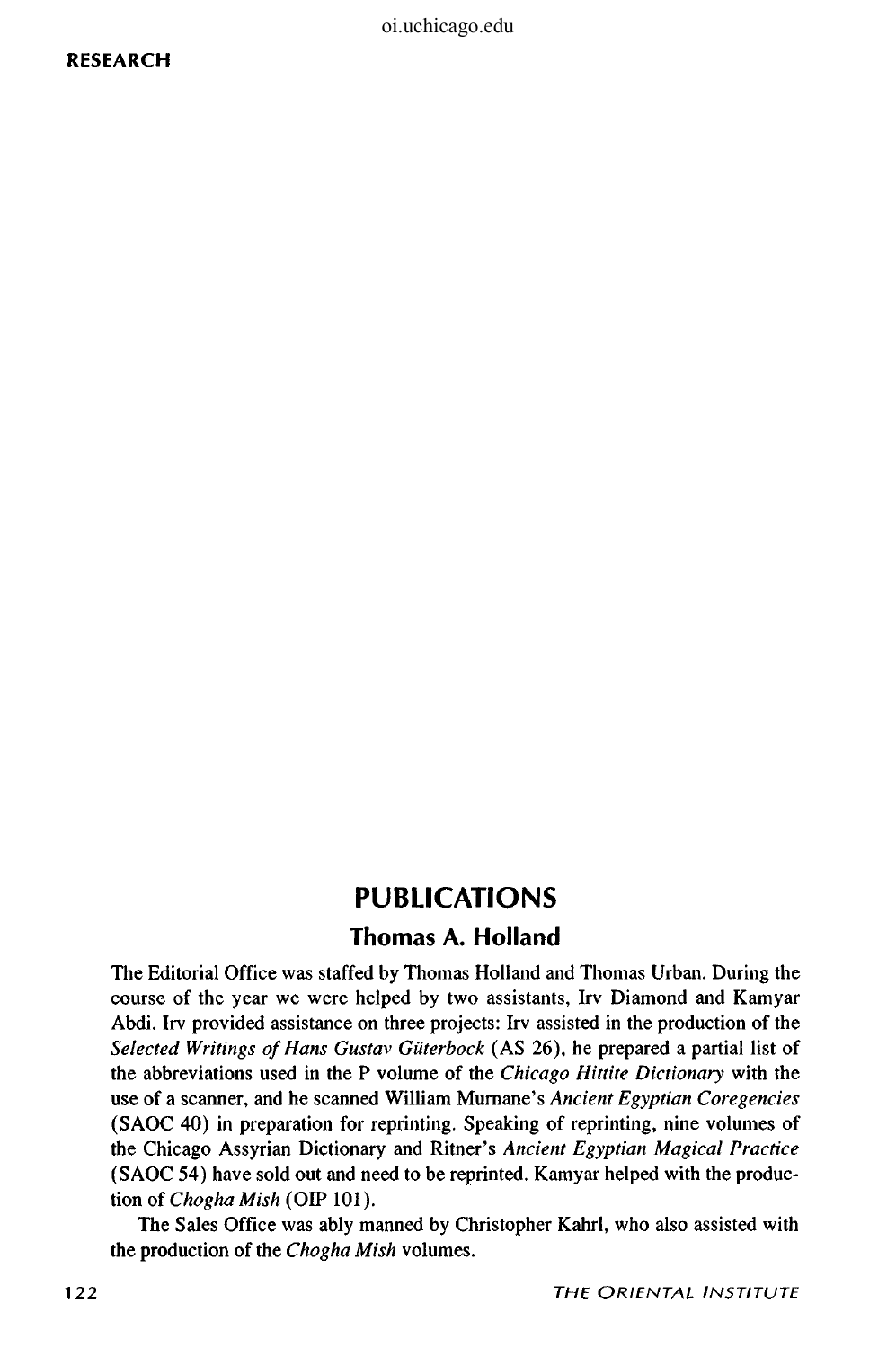| Series                                           | <b>Number of Volumes Sold</b> |
|--------------------------------------------------|-------------------------------|
| Assyriological Studies (AS)                      | 196                           |
| Chicago Assyrian Dictionary (CAD)                | 392                           |
| Chicago Hittite Dictionary (CHD)                 | 80                            |
| Materials and Studies for Kassite History (MSKH) | 6                             |
| Oriental Institute Communications (OIC)          | 23                            |
| Oriental Institute Museum Publication (OIMP)     | 4                             |
| Oriental Institute Nubian Expedition (OINE)      | 31                            |
| Oriental Institute Publications (OIP)            | 419                           |
| Oriental Institute Special Publications (OISP)   | 37                            |
| Studies in Ancient Oriental Civilization (SAOC)  | 591                           |
| Miscellaneous*                                   | 3                             |
|                                                  | 1.782<br>TOTAI                |

## **Table of Sales**

\* Volumes published jointly with other institutions: *Uch Tepe I: Tell Razuk, Tell Ahmed al-Mughir, Tell Ajamat.* McG. Gibson, ed. *Uch Tepe II: Technical Reports.* McG. Gibson, ed.

#### **Volumes Printed**

- 1. *Chogha Mish I: The First Five Seasons of Excavations 1961-1971* (Text and Plates). P. P. Delougaz and H. J. Kantor (A. Alizadeh, ed.). OIP 101.
- 2. *The Oriental Institute Hawara Papyri: Demotic and Greek Texts from an Egyptian Family Archive in the Fayum (Fourth to Third Century B.C.).* G. R. Hughes and R. Jasnow. OIP 113.
- 3. *Perspectives on Hittite Civilization: Selected Writings of Hans Gustav Guterbock.* H. A. Hoffner, Jr. and I. L. Diamond, eds. AS 26.

## **Volumes in Preparation**

- 1. *The Presentation of Maat: Ritual and Legitimacy in Ancient Egypt.* E. Teeter. SAOC 57.
- 2. *The Hittite Dictionary of the Oriental Institute of the University of Chicago. Volume P, fascicle 3 (pattar* to *putkiya-).* H. G. Guterbock and H. A. Hoffner, Jr., eds.
- 3. *Drehem Administrative Documents from the Reign of Sulgi.* Cuneiform Texts from the Ur III Period in the Oriental Institute, Volume. 1. M. Hilgert. OIP 115.

## **Manuscripts Accepted for Publication**

- 1. *A Byzantine Gold-Mining Town: The Bir Umm Fawakhir Survey Project 1993.*  C. Meyer, L. Heidorn, W. Kaegi, and T. Wilfong.
- 2. *Seal Impressions on the Persepolis Fortification Tablets: Part* /, *Images of Heroic Encounter.* M. B. Garrison and M. C. Root